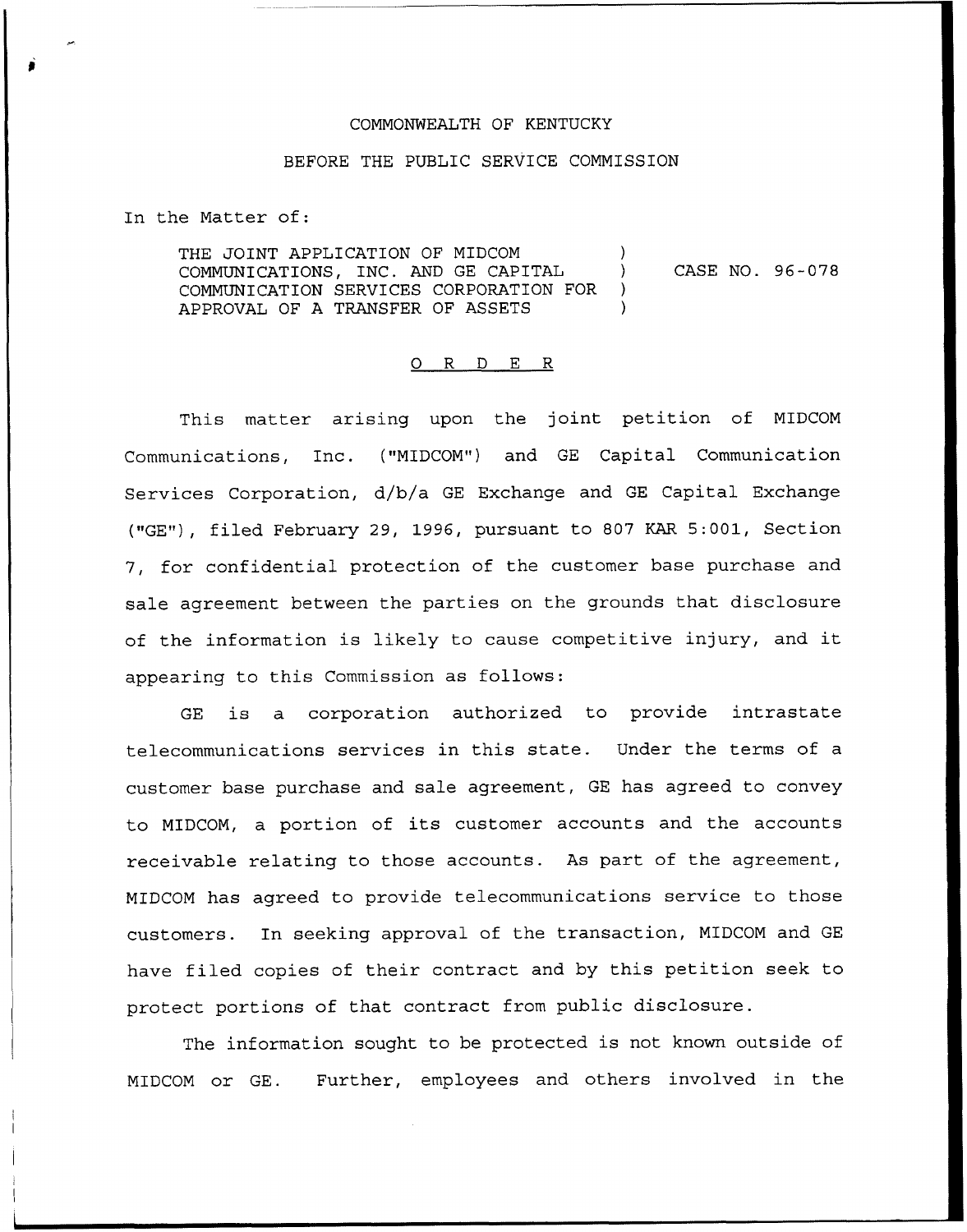business of NIDCOM and GE do not have access to the information except on a need-to-know basis.

KRS 61.872(1) requires information filed with the Commission to be available for public inspection unless specifically exempted by statute. Exemptions from this requirement are provided in KRS 61.878(1). That subsection of the statute exempts several categories of information. One category exempted in paragraph (c) 1 of that subsection is commercial information confidentially disclosed to the Commission which if made public would permit an unfair commercial advantage to competitors of the party from whom the information was obtained. To qualify for the exemption, the party claiming confidentiality must demonstrate actual competition and <sup>a</sup> likelihood of substantial competitive injury if the information is disclosed. Competitive injury occurs when disclosure of the information gives competitors an unfair business advantage.

Although MIDCON and GE maintain that disclosure of the information would benefit their competitors, the petition neither identifies the competitors nor demonstrates how competitors could use the information to the detriment of MIDCOM and GE. Therefore, the petition does not demonstrate that the information is entitled to protection from public disclosure and the petition should be denied.

This Commission being otherwise sufficiently advised,

IT IS ORDERED that:

1. The petition to protect as confidential the agreement between MIDCOM and GE is hereby denied.

 $-2-$